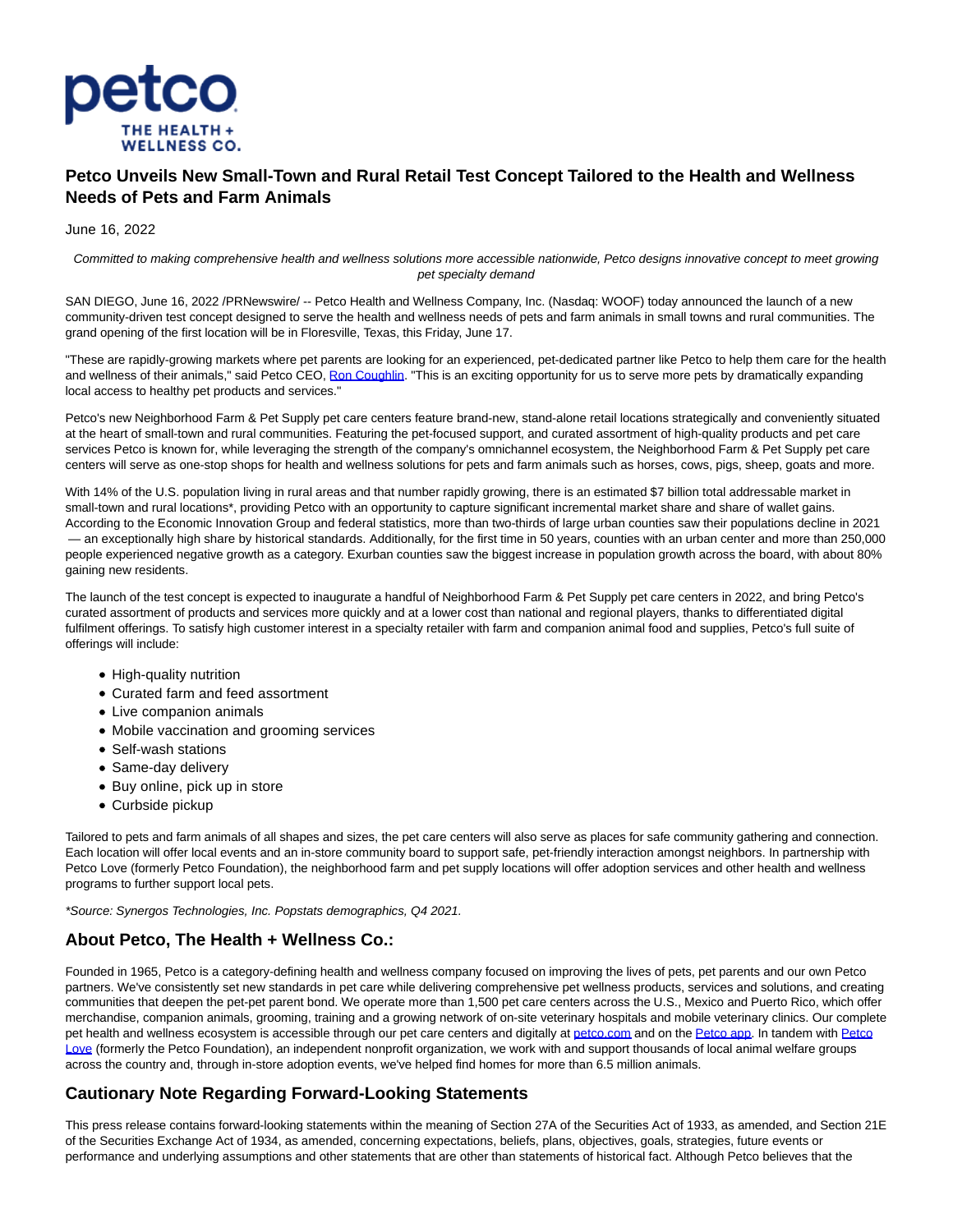expectations and assumptions reflected in these statements are reasonable, there can be no assurance that these expectations will prove to be correct. Forward-looking statements are subject to many risks and uncertainties, including the risk factors that Petco identifies in its Securities and Exchange Commission filings, and actual results may differ materially from the results discussed in such forward-looking statements. Petco undertakes no duty to update publicly any forward-looking statement that it may make, whether as a result of new information, future events or otherwise, except as may be required by applicable law, regulation or other competent legal authority.

**Media Contact:**  Ventura Olvera [ventura.olvera@petco.com](mailto:ventura.olvera@petco.com)